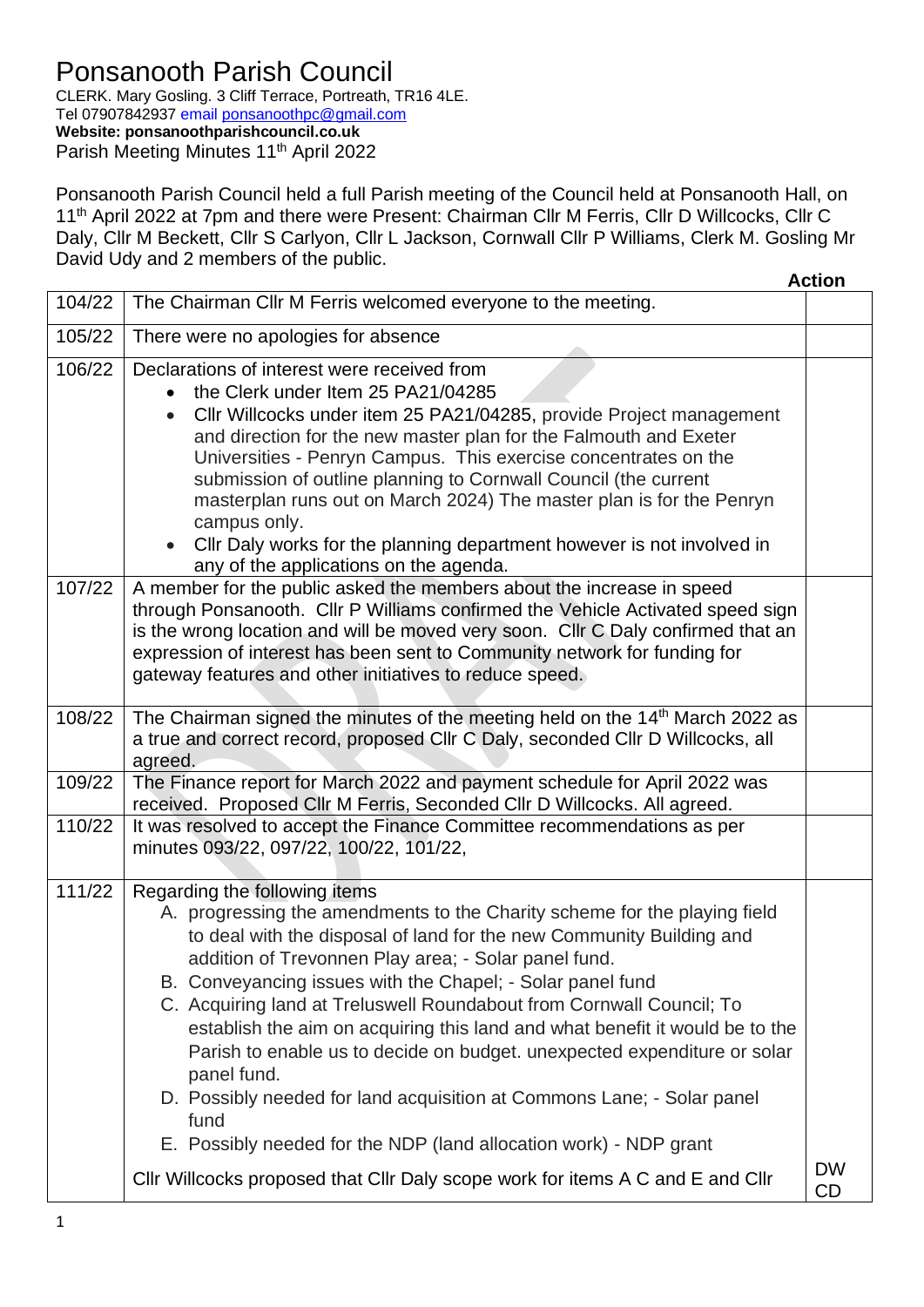## Ponsanooth Parish Council

|        | Willcocks scope work for B and D, with the view that the Clerk then seek a quote<br>for this. Seconded Cllr M Ferris, all agreed.                         | <b>MG</b> |
|--------|-----------------------------------------------------------------------------------------------------------------------------------------------------------|-----------|
| 112/22 | With regards to the land at Trelusweel roundabout. Cllr C Daly shared a draft                                                                             | CD        |
|        | expression of interest to acquire the land following consultation with the NDP.                                                                           |           |
|        | All members of the Council agreed to proceed with the expression of interest. It                                                                          |           |
|        | was noted the maintenance costs for the land need to be considered. Proposed                                                                              |           |
|        | Cllr C Daly, seconded Cllr M Ferris.                                                                                                                      |           |
| 113/22 | The Clerk presented information from the PPFA regarding a new piece of play                                                                               |           |
|        | equipment on the playing field following community consultation. Proposal by                                                                              |           |
|        | Cllr I Robson to purchase the Tommy Tractor and Trailer Slide with matting,                                                                               |           |
|        | delivery, and installation at a cost of £6875.00 excluding VAT using the Solar                                                                            |           |
|        | Panel fund budget. Seconded Cllr L Jackson, all agreed.                                                                                                   |           |
| 114/22 | Ships and castles - Potential for the facility to be taken on as an asset, what we                                                                        | <b>MG</b> |
|        | feel about taking it on as an asset adjoined with other Parishes. It has been                                                                             |           |
|        | proposed to ask the community what they think about the idea and for members                                                                              |           |
|        | to think about this. Clerk to ask Cornwall Council for consultation response by                                                                           |           |
|        | local postcode.                                                                                                                                           |           |
| 115/22 | <b>Report from Cornwall Cllr P Williams</b><br>a. Ships and Castles keen to ask Falmouth town Council to raise an appeal                                  |           |
|        | for raising funds for the facility.                                                                                                                       |           |
|        | b. Cllr P Williams confirmed he had actioned the queries on planning                                                                                      |           |
|        | application PA21/10362 and 10363.                                                                                                                         |           |
|        | c. There are concerns over access to S106 monies relating to                                                                                              | <b>DW</b> |
|        | Planning applications in the Parish. Cllr C Daly suggests the school                                                                                      |           |
|        | are supported to develop the idea of registering as a school that will                                                                                    |           |
|        | look to expand. Cllr D Willcocks to contact the School                                                                                                    |           |
|        | d. Road Crossing opening George Eustice to attend and members of the                                                                                      |           |
|        | Council confirmed they are keen to attend. The time is 1.30pm on the                                                                                      |           |
|        | 22 <sup>nd</sup> April 2022. Cllr P Williams asked if the Council would like radio                                                                        |           |
|        | Cornwall to attend.                                                                                                                                       |           |
|        | e. Cllr P Williams confirmed Falmouth Town Council will organise the                                                                                      |           |
|        | Jubilee display at Treluswell.                                                                                                                            |           |
| 116/22 | An update was given from CIIr D Willcocks from the Falmouth and Penryn                                                                                    |           |
|        | Community Network. Devon and Cornwall Police will be engaging with the                                                                                    |           |
|        | Parish Council, PC Dave Gray and PCA Mark Camping. The Highways                                                                                           |           |
|        | Expression of interest was approved and requested to be spread over two years.                                                                            |           |
|        | Awaiting outcome from this.                                                                                                                               |           |
| 117/22 | PA22/00494                                                                                                                                                |           |
|        | Support the natural slate use on the roof and walls Pr CD, 2 <sup>nd</sup> DW                                                                             |           |
| 118/22 | The vision working group received some feedback from business and                                                                                         | LJ        |
|        | community groups and are continuing to get more feedback. Working group                                                                                   |           |
|        | drafting statements are being worked on. Cllr Jackson will share a paper in                                                                               | MG        |
|        | advance of the next meeting to get member's feedback. Consulting with younger<br>people is something the group are keen on, especially those at secondary |           |
|        | school.                                                                                                                                                   |           |
| 119/22 | Logo ongoing, Clerk to report to next meeting.                                                                                                            | MG        |
| 120/22 | Queens Jubillee celebrations, Cllr C Daly reported that Friday the 3rd June there                                                                         | <b>MG</b> |
|        | would be a posh frocks event and a children's celebration on Sat 4 <sup>th</sup> June.                                                                    |           |
|        | Plans ongoing and the next meeting of the group will be week beginning the 18 <sup>th</sup>                                                               |           |
|        | April 22.                                                                                                                                                 |           |
|        |                                                                                                                                                           |           |